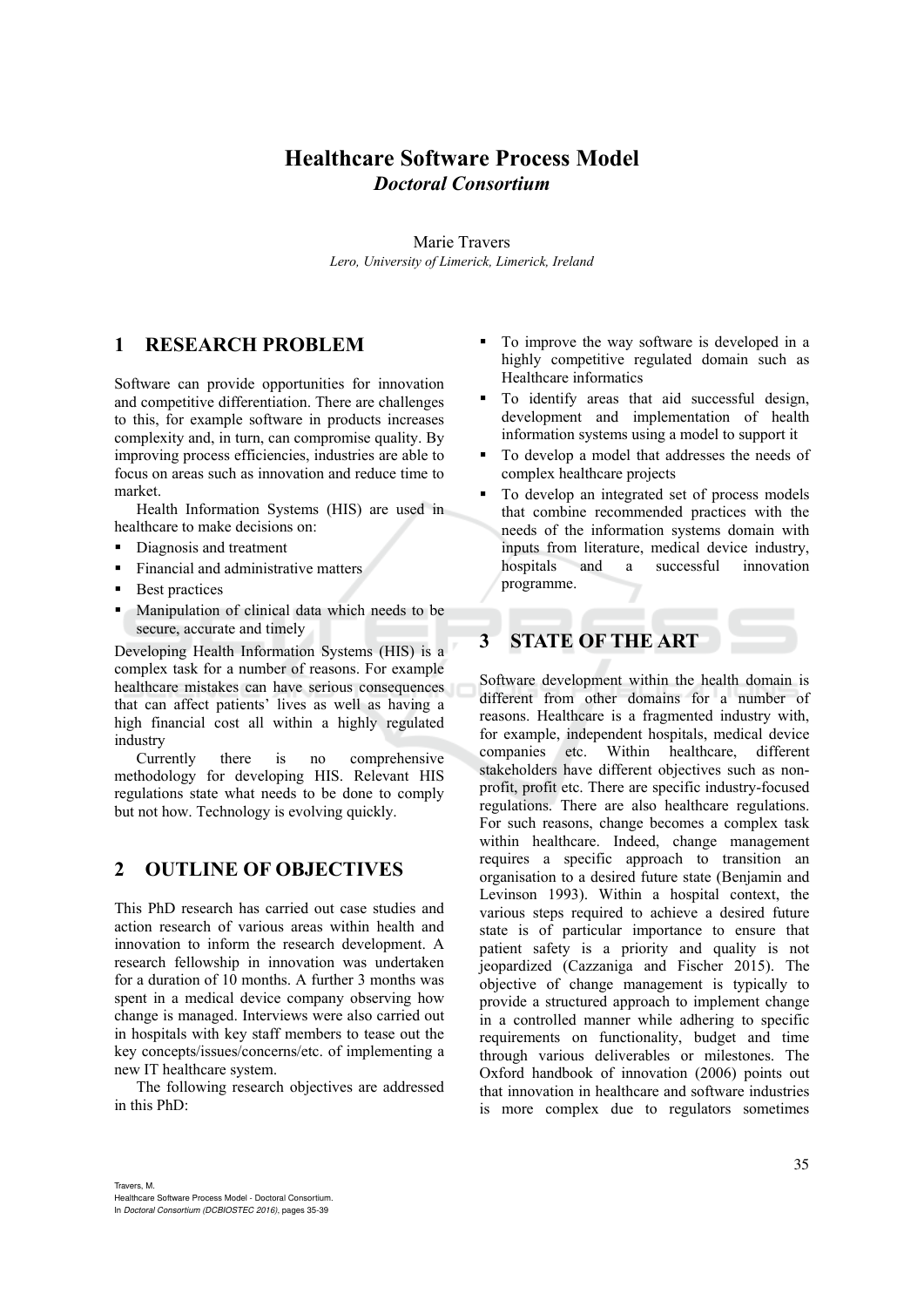restricting innovation. Gottlieb and Makower (2013) point out that innovation in technology offers perhaps the best chance to tackle rising healthcare costs while maintaining high-quality care. In the healthcare industry medical devices are manufactured to aid patients. To safeguard patient safety and minimize risk such devices are regulated. In America the regulatory body is the Food and Drug Administration (FDA) whereas in Europe the regulatory body is the European Commission (EC) using the Medical Devices Directive (MDD) (Travers and Richardson 2015). The FDA issues guidance on development stating what needs to be done but how to do it is up to the software producer. Regulators can approve standards also. Recently the MDD amended its definition of a medical device to include software; therefore software could be classed as a standalone medical device (Travers and Richardson 2015). This clarified that standalone software can be a device in its own right, software can be embedded within a medical device or be used in the manufacturing of a device (Travers and Richardson 2015). Travers and Richardson (2015) point out that the medical device industry faces challenges, including competitors, government regulations, and productivity and quality issues. Standards and guidelines have been developed to aid in achieving the safest possible product and<br>individual companies can decide which individual companies can decide which methodology to use (Travers and Richardson 2015). There does not seem to be a method for quantifying just how much process is enough (Travers and Richardson 2015). To ensure high quality products companies attempting to improve their products, also have to change their development processes (Travers and Richardson 2015). Companies implementing process change can benefit from using a change management model but usually published models relate to organization change as opposed to process changes (Travers and Richardson 2015).

Travers and Richardson (2015) state that introducing change must be a formalised planned process. There are many change models in existence but the three more common ones are:

- Lewin's Change Management Model
- **McKinsey 7-S Model**
- Kotter's 8 Step Change Model (2005)

Lewin's Change Management Model was developed in the 1950s. It is easy to use but it is timely to implement. McKinsey 7-S Model was developed in the 1970s. It provides a more holistic approach and each part is interrelated so changes affect all parts. Kotter's model was developed in the 1990s it also provides a more holistic approach but the focus is on preparing for change instead of the actual change

Kotter's model was chosen as the most appropriate model to research innovation and change management in this research. The healthcare industry can learn a lot from existing business models that have successfully been used in other industries. Kotter's 8 step change model (2005) lists the following:

- 1. Establish a Sense of Urgency
- 2. Form a Powerful Guiding Coalition
- 3. Create a Vision
- 4. Communicate the Vision
- 5. Empower Others to Act on the Vision
- 6. Plan for & Create Short-Term Wins
- 7. Consolidate Improvements and Produce Still More Change
- 8. Institutionalise new approaches

## **4 METHODOLOGY**

To understand innovation in health a 10 month research fellowship was undertaken. This fellowship uses immersion and observation in hospitals to facilitate an understanding of procedures and innovations in health.

A single case study was commenced within a Medical Device company. The researcher spent three months onsite. In addition to being a participant-observer on the project, the researcher held one-to-one interviews with software team members.

To study hospitals within healthcare the approach taken was to undertake a single case study considering the unique opportunity to capture an empirically-rich account of specific phenomena (Yin 2013) within a healthcare context. Thus from a epistemological and analytical standpoint, a single case study was deemed suitable to test and build a hypotheses on IT change management within a publically funded hospital.

One-to-one interviews were held with eleven key staff members who were all involved in IT change to various degrees. Since the interviewees were healthcare experts within public hospitals, some were difficult to access. To overcome this, a snowballing sampling strategy was employed to identify other experts in this field within the sample population. This proved to be useful since each expert was able to recommend the next relevant expert. Through a structured interview technique, this provided a more balanced insight to uncover the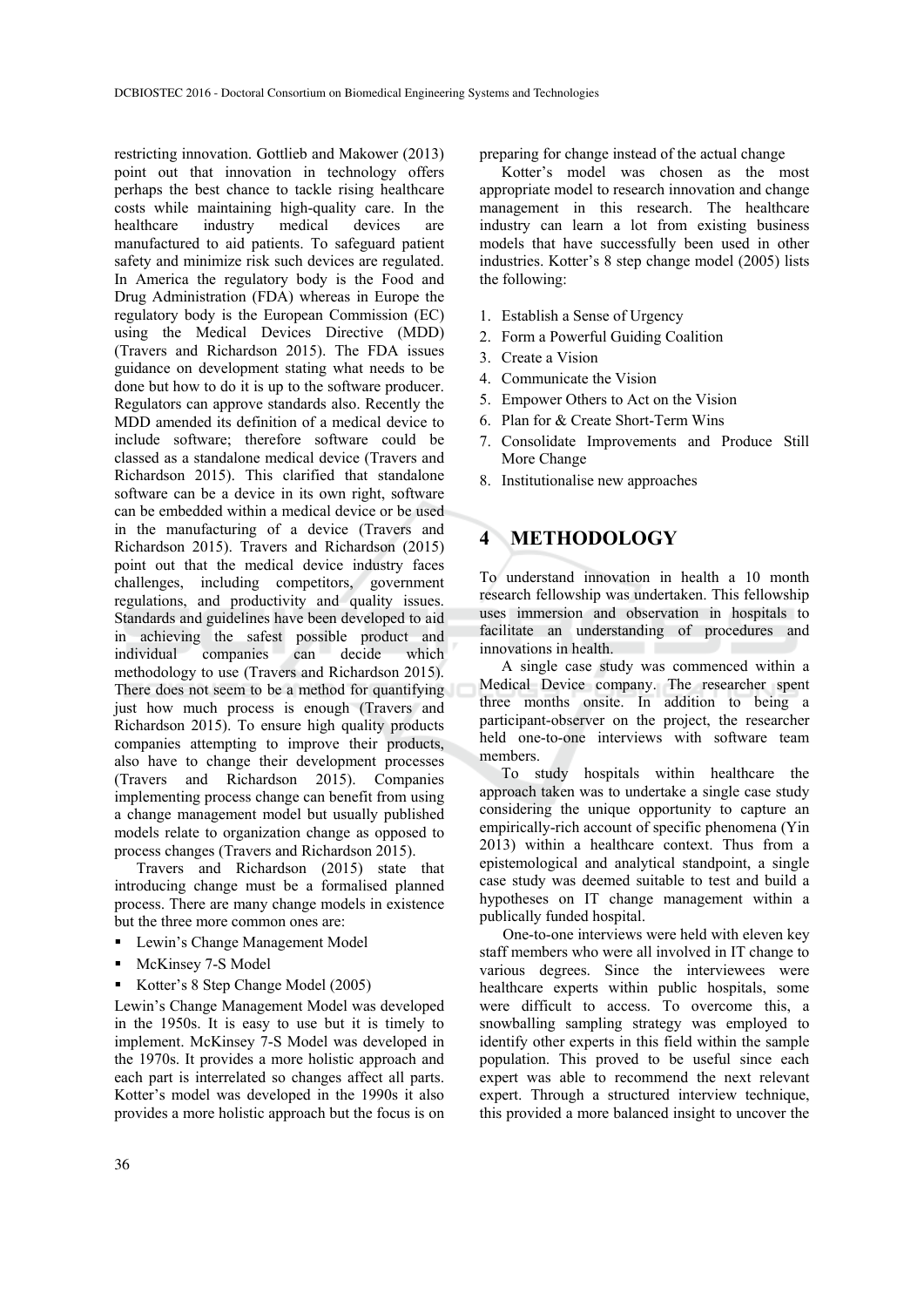change process. The structured interviews supported the research methodology by ensuring consistency, i.e. each interview was presented with exactly the same questions in the same order. The questions had to be short as the health experts had limited time available to partake in the case study.

The interviewees' answers were reliably aggregated and comparisons were made between the different interviewees. A number of emerging themes were identified using coding to categorise the text – this allowed the building of a story around specific events, facts, and interpretations.

The eleven interviewees were all experienced in software change and processes. They included software developers, clinicians and IT managers. The interviewees' work experience spanned from 4 to 30 years. Participant's interview data was analyzed to understand the change process within the case study. The data was reviewed within the structure of Kotter's change model steps 1 to 8. which allowed the researcher to understand how change had been made within the hospital setting. This facilitated gaining a rich insight of the working environment.

### **5 EXPECTED OUTCOME**

Currently there is no comprehensive methodology for developing HIS

- Relevant HIS regulations state what needs to be done to comply but not how
- **Technology is evolving quickly**

The proposed methodology has the potential to:

- Improve decision-making, monitoring and cost management
- Improve communication and learning
- Create better quality of life for patients

Innovation usually begins with an idea. An idea is just the first step on a sometimes-long path to successful innovation. Technical change usually requires organizational changes also. Organisation and process support or buy-in is required for successful implementation as this type of change is difficult due to potential resistance, competing ideas, or failure to be sustained. Therefore innovators not only need their original idea but also a vision of how things would change if the innovation succeeds. Organizational and process change is needed for implementation of ideas in achieving success. Significant innovations can be resisted, fall victim to competing ideas, or fail to be sustained.

For the medical device company case study Kotter's change model was appropriate. Travers and Richardson (2015) point out that process improvement should be managed through the use of a model so that the change is implemented completely in an organisation. Travers and Richardson (2015) state that Kotter's change model was a good basis, but note that there were aspects of the model that were overlooked and some elements were unnecessary. Travers and Richardson (2015) point out that a more tailored and specific model is required.

Analysing the findings from the hospital study key themes were identified. The results indicate that some aspects of Kotter's change model is useful to successfully manage change but would need to be modified for a healthcare context. This case study facilitated analysis from a hospital perspective and the findings informed and enhanced a proposed model which is called the Healthcare Innovation and Quality Change (HIQC) Model (See Figure 1). The HIQC model is split into three relevant sections which acknowledges that change occurs through key iterative processes namely identification, ideation and strategy. These three phases are similar to the phases in the innovation research fellowship. Each phase comprises of a number of requirements and practices which emerged from the research.



Figure 1: Proposed model version 1.

#### **6 STAGE OF THE RESEARCH**

A literature review was undertaken to understand the health, software and innovation requirements of the healthcare industry. This identified gaps, which are reflected in the research questions. An innovation research fellowship was completed which involved access to both public and private hospitals in Ireland to ascertain where innovations could help improve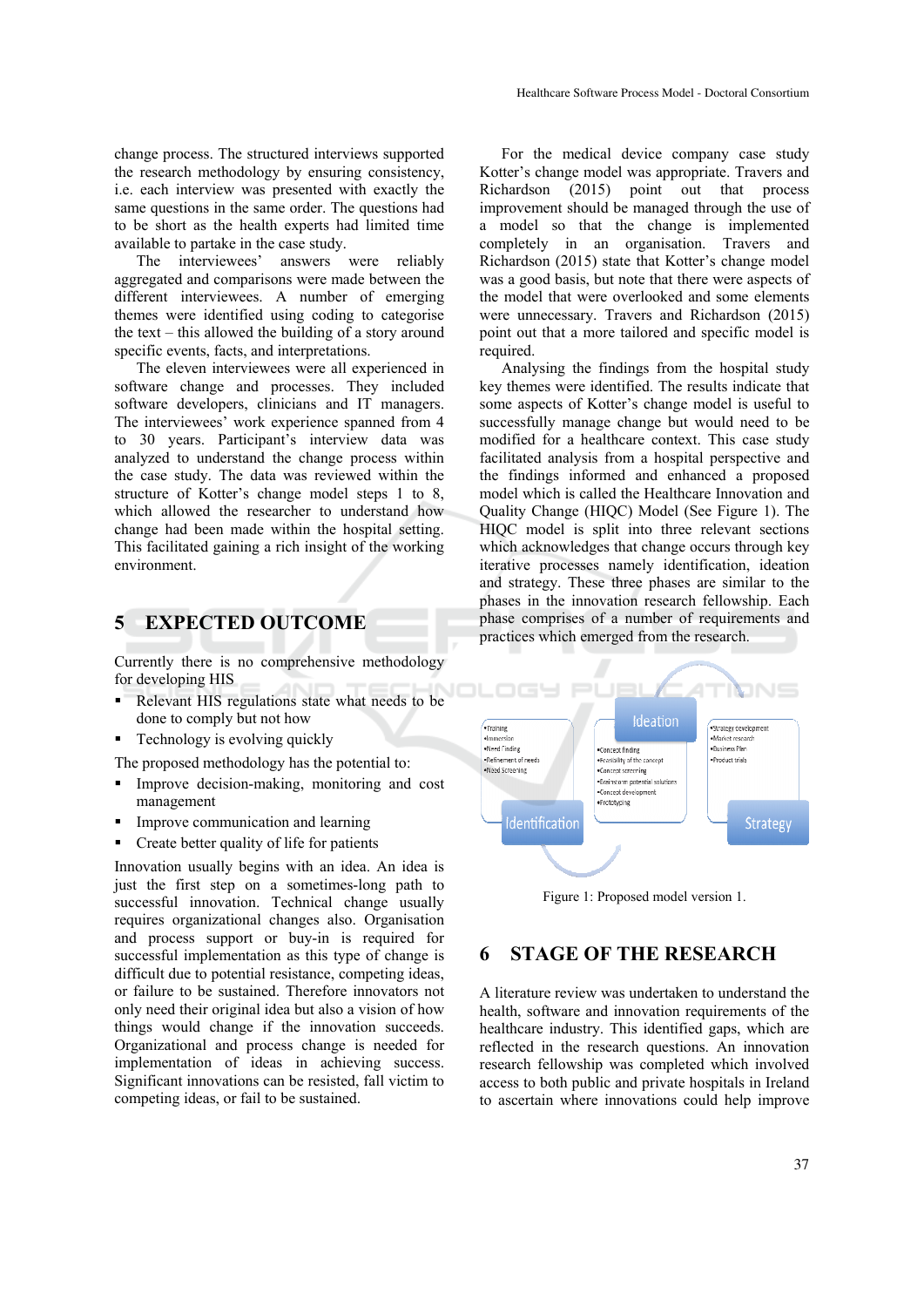existing practices or treatments. A placement in a medical device company was also completed to understand how process improvement is undertaken in such a regulated healthcare industry. A model has been researched and developed (see figure 1). The next step is the further refinement and validation of this model, which will be useful as currently there is no model currently available. Figure 2 is a diagram that illustrates my Phd progression to date by identifying the various phases involved in this research.



Each phase above the dotted line in the diagram above starts with extensive data collection.

ECHNO

Phase 1: NEE AND

The problem definition involved extensive data gathering by analysing existing research and software engineering practices to aid in scoping an initial model.

#### Phase 2:

Action research involved carrying out case studies and action research to aid in the research and development and enhancement of a version 1 of the model. The case studies were an innovation research fellowship and an industry placement in a medical device company. This allowed the researcher to gain an understanding of healthcare innovation.

#### Phase 3:

Action research involved carrying out more case studies to aid in the development of a version 2 of the model again enhancing it. The case studies were hospital interviews and a follow-up industry placement in a medical device company. Currently the researcher is completing this phase. This allowed the researcher to gain an understanding of healthcare process improvement.

Phase 4:

External Validation involves legitimising the model proposed in this PhD research. This involves evaluating said model by validating it with experts such as entrepreneurs or software engineers. After validation the model will have to be then updated after gathering feedback and the results disseminated. The model identified has the potential to aid the development of innovation in health software.

It is envisaged that this validation and update stage should take 6 months. This research builds a new model to address shortcomings identified in my research. As part of future research it is planned to hold focus groups to use expert opinion to validate the new healthcare model. This new model will be used in a follow-up case study to examine the implementation of a new IT healthcare system. Moving forward the new model will act as a guide for IT personnel considering the implementation of a new hospital system, i.e. they use the framework as a step-by-step guide.

#### **ACKNOWLEDGEMENTS**

This research is supervised by Prof. Ita Richardson, Lero, University of Limerick, Ireland.

# **REFERENCES** BLIEATIONS

- Moore, R., Lopes, J., 1999. Paper templates. In *TEMPLATE'06, 1st International Conference on Template Production*. SCITEPRESS.
- Smith, J., 1998. *The book*, The publishing company. London, 2<sup>nd</sup> edition.
- AAMI (2012) TIR45:2012 Guidance on the use of AGILE practices in the development of medical device software 2012, Association for the Advancement of Medical Instrumentation.
- ANSI/AAMI/IEC, 62304:2006 Medical Device Software-Software life cycle processes, 2006, Association for the Advancement of Medical Instrumentation. p. 67.
- Benjamin, R. I., and Levinson, E. (1993). A framework for managing IT-enabled change. Sloan Management Review, 34(4), 23-33.
- Burton, J., (2008) A Software Risk Management Capability Model for Medical Device Software, Unpublished thesis (PhD), University of Limerick.
- Cawley, O., Wang, X., Richardson, I., (2013) Regulated Software Development-An Onerous Transformation, in Foundations of Health Information Engineering and Systems: Springer, 72-86.
- Cawley, O., Richardson, I., Wang, X., (2011) Medical Device Software Development - A Perspective from a